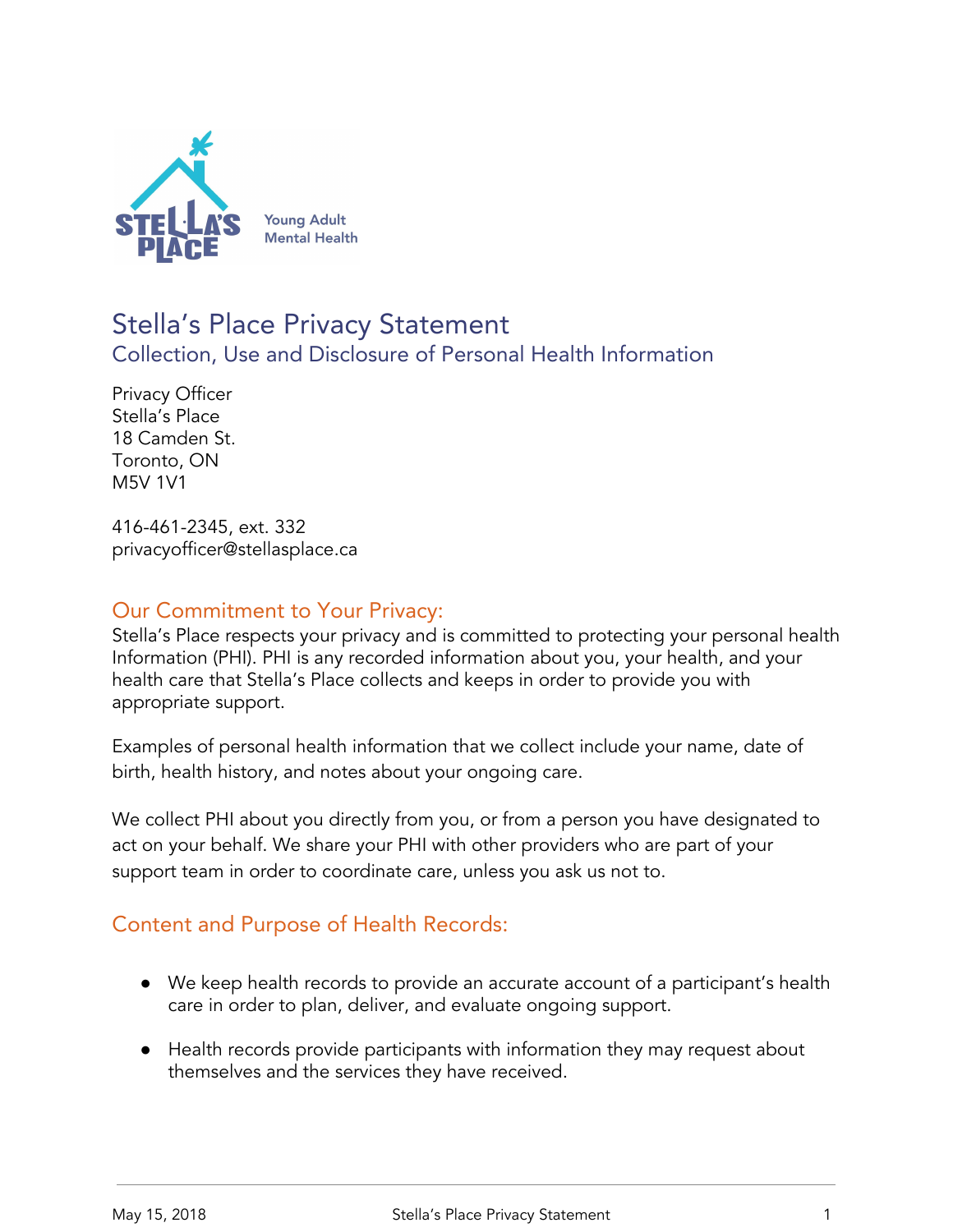● We also compile and use statistics (e.g., in annual reports) to help us plan and evaluate services but you will remain anonymous in all reports.

## Protecting Your Health Records:

We make sure that only staff who need your information for direct care or for administrative purposes are allowed to look at your health records. The information you provide is used only for the reasons for which it was originally obtained.

Stella's Place follows all current Ontario and federal legislation regarding the collection, storage, use and disclosure of personal health information, including the Personal Health Information Protection Act (PHIPA), the Health Care Consent Act, 1996, and the Mental Health Act.

#### Use and Disclosure of Your Health Records:

We may use your health records to:

- Monitor, plan for, and provide your health and mental health support at Stella's Place.
- Plan, administer and manage our internal operations.
- Train staff and teach in the community.
- Comply with legal requirements and fulfill other purposes permitted or required by law

We may share your health records with:

- You or anyone you have authorized to access your information.
- Other health care providers in your circle of care unless you tell us otherwise.
- Health regulatory agencies if funding is provided for the service you are receiving. Your information will be provided anonymously.
- A public authority, other service provider, family member or emergency contact where it is reasonably judged that there is an urgent threat to your safety or the safety of another person.

#### Consent:

In most cases, we require your permission to collect, use or share your personal health information. Staff will explain the process for you to give permission and provide you with a consent form that will be kept in your health record.

With limited legal exceptions, we do not and are not allowed to give out your personal health information (PHI) to people who do not provide your health care, such as family